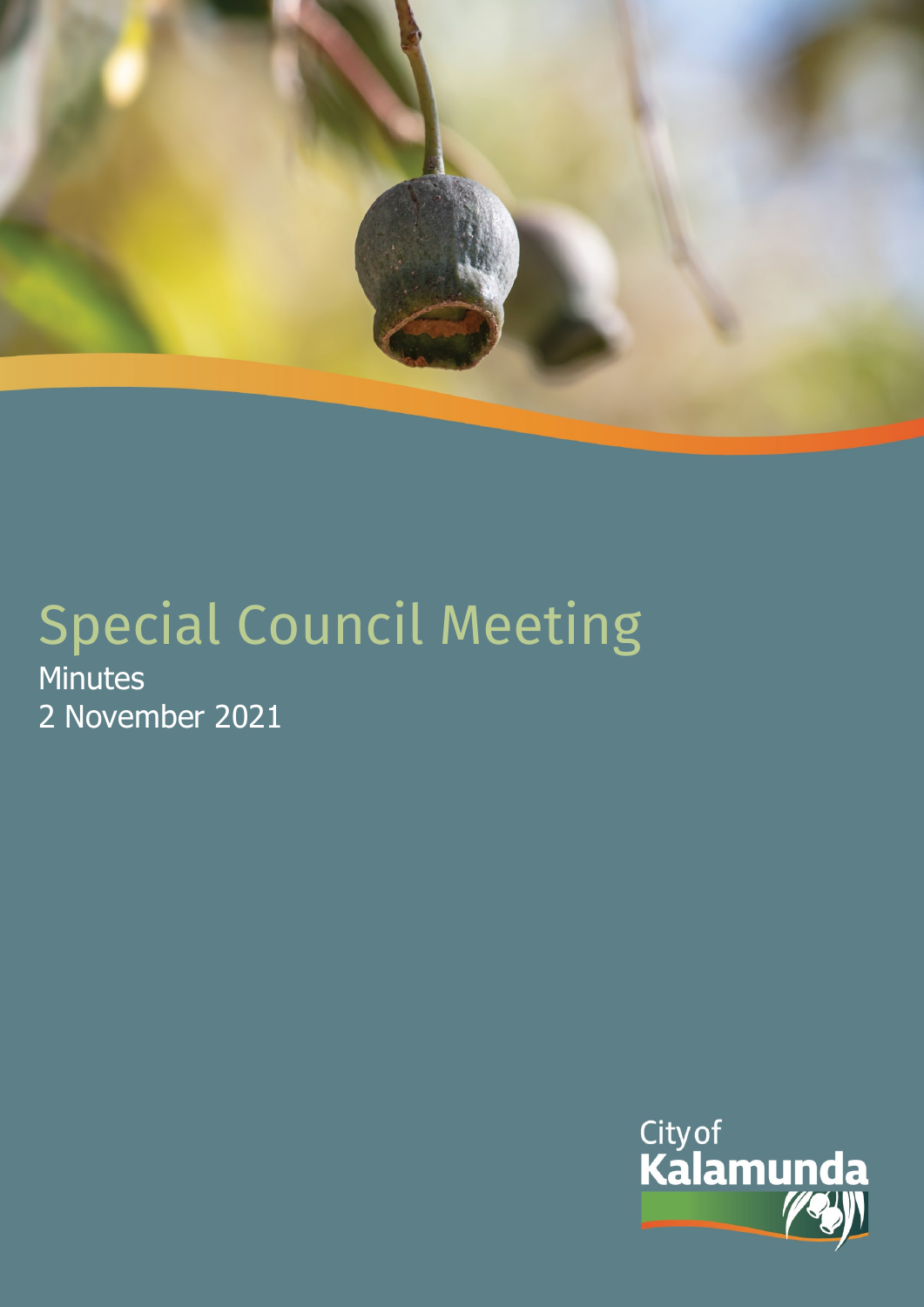# **INDEX**

| 2. | Attendance, Apologies and Leave of Absence Previously Approved3                           |  |
|----|-------------------------------------------------------------------------------------------|--|
| 3. |                                                                                           |  |
| 4. |                                                                                           |  |
|    |                                                                                           |  |
| 6. |                                                                                           |  |
| 7. |                                                                                           |  |
| 8. |                                                                                           |  |
|    |                                                                                           |  |
|    | 8.1.1. Appointment of Councillor to the Eastern Metropolitan Regional Council 2021/2023 5 |  |
|    | 8.1.2. Appointment of Councillor to Western Australian Local Government Association -     |  |
|    |                                                                                           |  |
|    |                                                                                           |  |
|    |                                                                                           |  |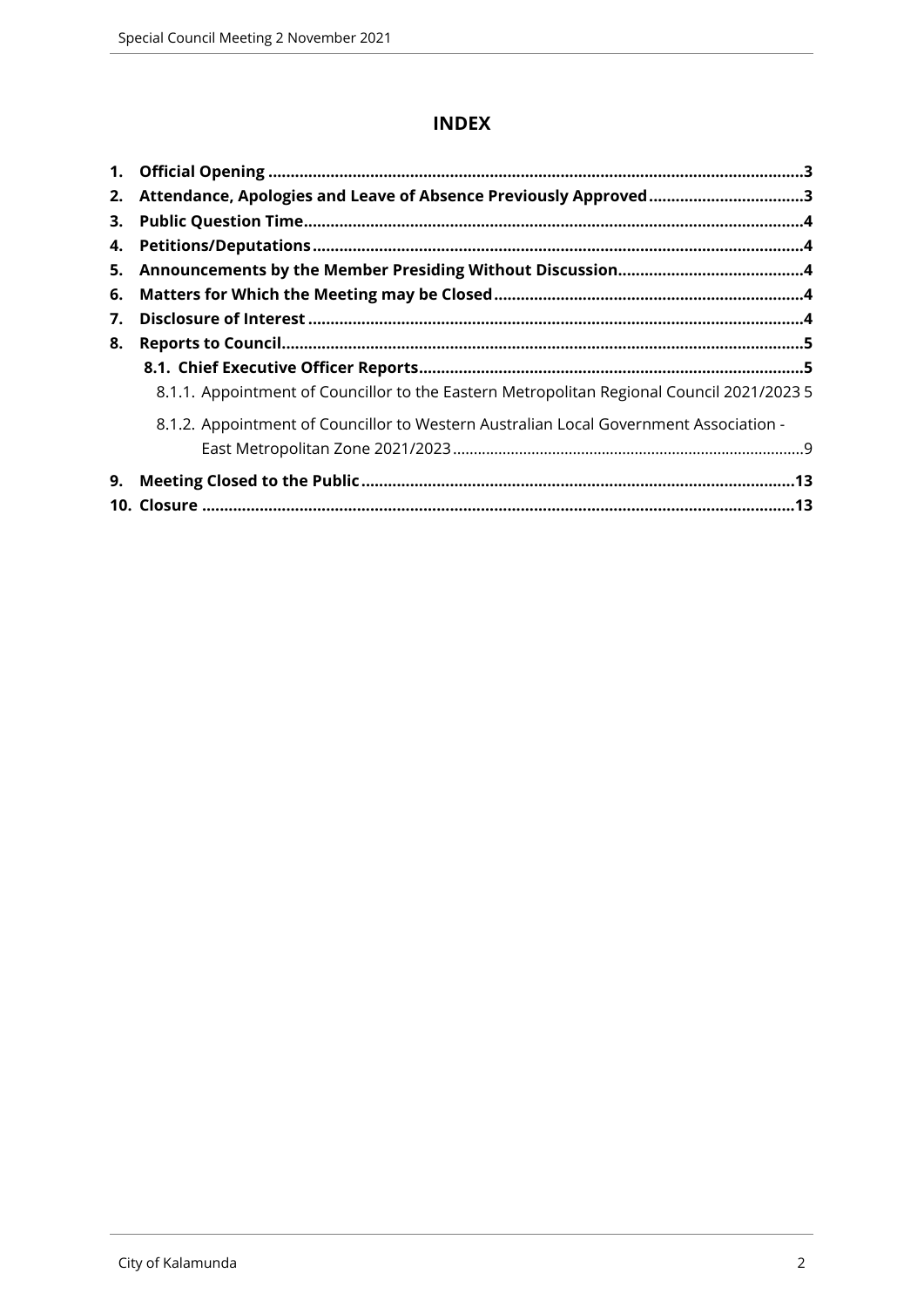#### <span id="page-2-0"></span>**1. Official Opening**

The Presiding Member opened the meeting at 6:30pm and welcomed Councillors, Staff and Members of the Public Gallery. The Presiding Member also acknowledged the Traditional Owners of the land on which we meet the Whadjuk Noongar people.

#### <span id="page-2-1"></span>**2. Attendance, Apologies and Leave of Absence Previously Approved**

#### **Councillors**

**South East Ward** 

John Giardina Janelle Sewell Geoff Stallard **South West Ward**

Mary Cannon Brooke O'Donnell **North West Ward**

Sue Bilich Lisa Cooper Dylan O'Connor

#### **North Ward**

Andrew Osenton Kathy Ritchie Margaret Thomas JP (Mayor) Presiding Member

# **Members of Staff**

**Chief Executive Officer** Rhonda Hardy **Executive Team** Gary Ticehurst - Director Corporate Services Brett Jackson - Director Asset Services Peter Varelis - Director Development Services **Management Team** Nicole O'Neill - Manager Customer & Public Relations **Administration Support** Darrell Forrest - Governance Advisor Donna McPherson - Executive Assistant to the CEO

#### **Members of the Public** 0

**Members of the Press** Nil.

#### **Apologies**

Cr Kellie Miskiewicz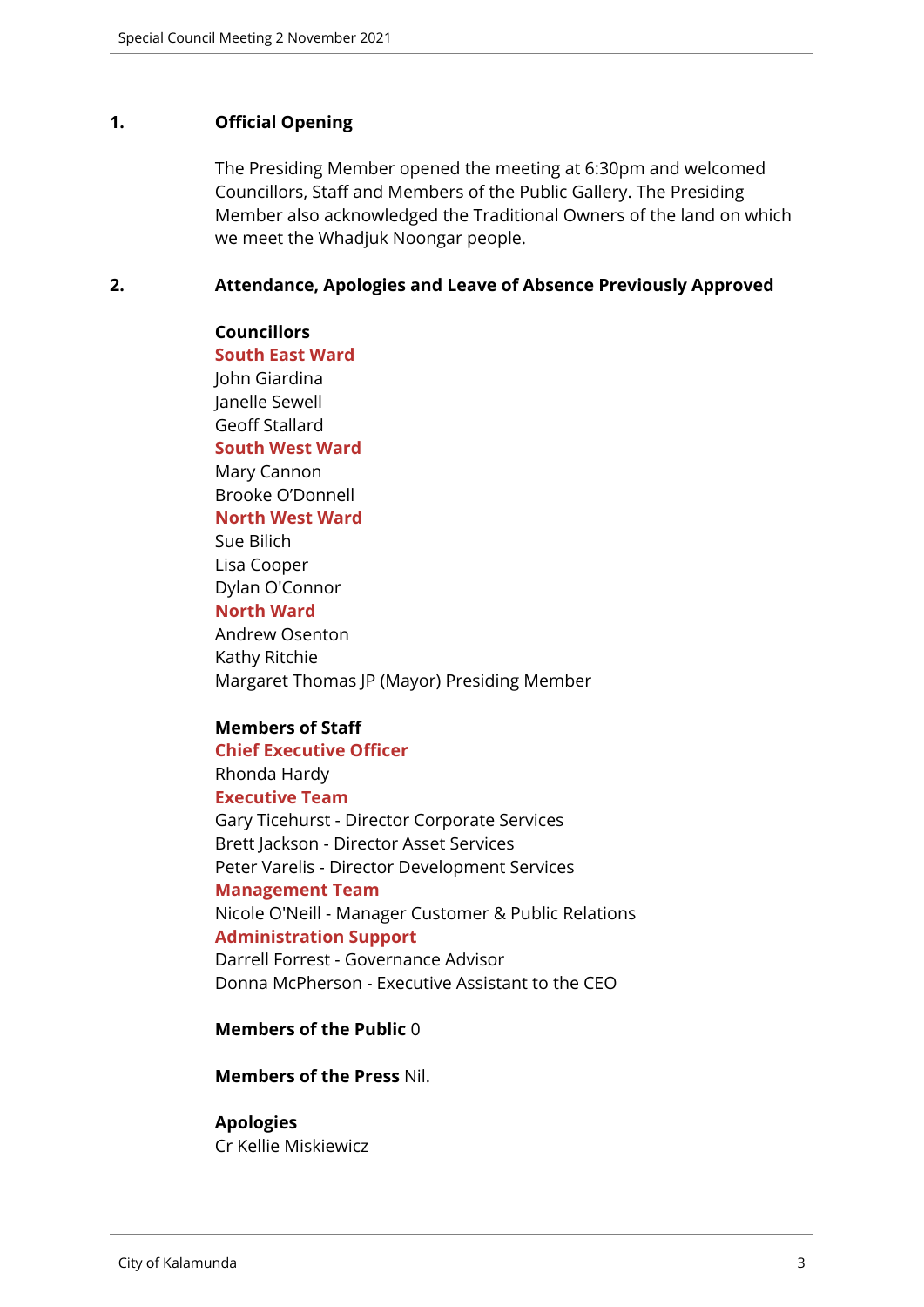#### **Leave of Absence Previously Approved** Nil.

- <span id="page-3-0"></span>**3. Public Question Time**
- 3.1 Nil.
- <span id="page-3-1"></span>**4. Petitions/Deputations**
- 4.1 Nil.
- <span id="page-3-2"></span>**5. Announcements by the Member Presiding Without Discussion**
- 5.1 Nil.
- <span id="page-3-3"></span>**6. Matters for Which the Meeting may be Closed**
- 6.1 Nil.
- <span id="page-3-4"></span>**7. Disclosure of Interest**

#### **7.1. Disclosure of Financial and Proximity Interests**

- a. Members must disclose the nature of their interest in matter to be discussed at the meeting. (Section 5.56 of the *Local Government Act 1995*.)
- b. Employees must disclose the nature of their interest in reports or advice when giving the report or advice to the meeting. (Section 5.70 of the *Local Government Act 1995*.)
- 7.1.1 Nil.

# **7.2. Disclosure of Interest Affecting Impartiality**

- a. Members and staff must disclose their interest in matters to be discussed at the meeting in respect of which the member or employee had given or will give advice.
- 7.2.1 Nil.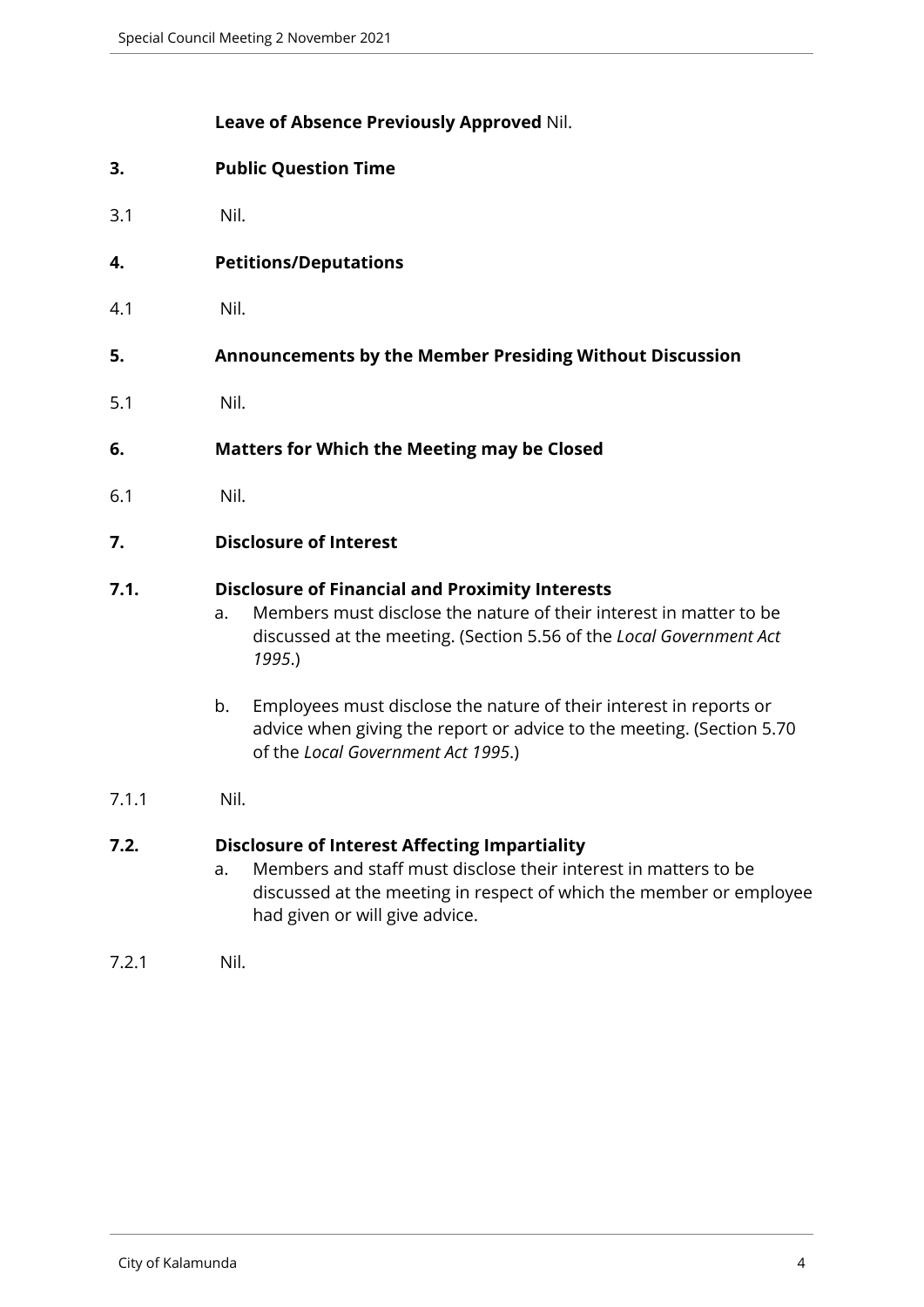#### <span id="page-4-0"></span>**8. Reports to Council**

# <span id="page-4-1"></span>**8.1. Chief Executive Officer Reports**

# <span id="page-4-2"></span>**8.1.1. Appointment of Councillor to the Eastern Metropolitan Regional Council 2021/2023**

| Previous             | SCM 313/2021      |
|----------------------|-------------------|
| ltems                |                   |
| Directorate          | Office of the CEO |
| <b>Business Unit</b> | Governance        |
| File Reference       |                   |
| Applicant            |                   |
| Owner                |                   |
|                      |                   |

Attachments Nil

#### **TYPE OF REPORT**

|   | Advocacy    | When Council is advocating on behalf of the community to<br>another level of government/body/agency                                                                                                                                                                                                                                                                                                                                |
|---|-------------|------------------------------------------------------------------------------------------------------------------------------------------------------------------------------------------------------------------------------------------------------------------------------------------------------------------------------------------------------------------------------------------------------------------------------------|
| B | Executive   | When Council is undertaking its substantive role of direction<br>setting and oversight (eg accepting tenders, adopting plans<br>and budgets                                                                                                                                                                                                                                                                                        |
|   | Information | For Council to note                                                                                                                                                                                                                                                                                                                                                                                                                |
|   | Legislative | Includes adopting Local Laws, Town Planning Schemes and<br>Policies. When Council determines a matter that directly<br>impacts a person's rights and interests where the principles of<br>natural justice apply. Examples include town planning<br>applications, building licences, other permits or licences<br>issued under other Legislation or matters that could be<br>subject to appeal to the State Administrative Tribunal |

#### **STRATEGIC PLANNING ALIGNMENT**

*Kalamunda Advancing Strategic Community Plan to 2031*

#### **Priority 4: Kalamunda Leads**

**Objective 4.1** - To provide leadership through transparent governance. *Strategy 4.1.1* - Provide good governance.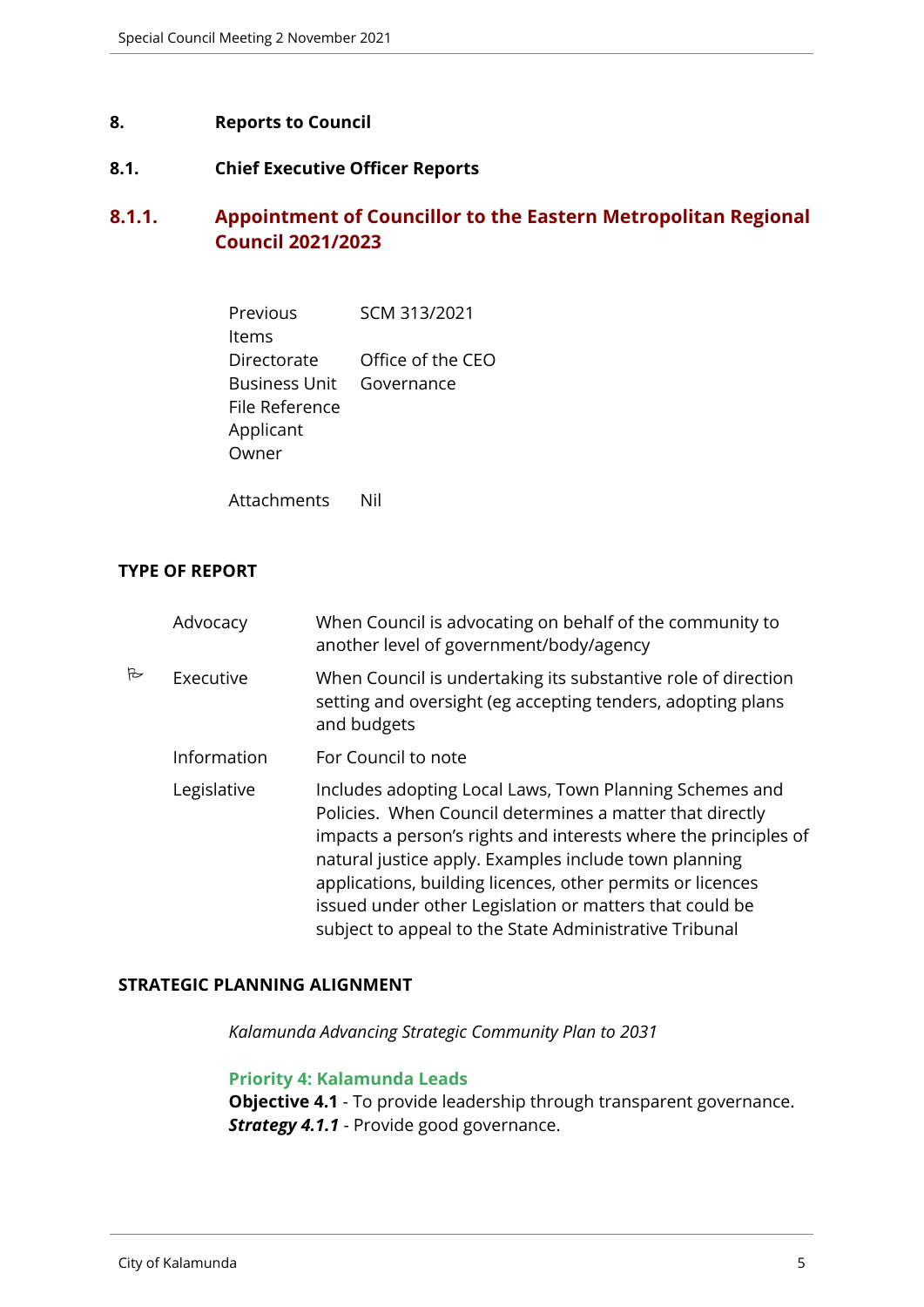# **EXECUTIVE SUMMARY**

- 1. The purpose of this report is for Council to appoint a council delegate as a representative on the Eastern Metropolitan Regional Council (EMRC) for the period October 2021 to October 2023.
- 2. A councillor elected as delegate at the Special Meeting of Council on 19 October 2021 has resigned.
- 3. This report requires Council to appointment by absolute majority a representative to the Eastern Metropolitan Regional Council.

# **BACKGROUND**

- 4. The appointment of Council delegates is to ensure Council is always fully and formally represented.
- 5. The Eastern Metropolitan Regional Council meets the fourth Thursday of each month. The City will appoint two Councillors and a Deputy. The Chief Executive Officer is a member of an Advisory Committee and appoints a Director as a member of a Technical Advisory Committee.

# **DETAILS AND ANALYSIS**

- 6. The City of Kalamunda is represented on the EMRC by two councillor delegates.
- 7. At the Special Meeting of Council held on 19 October 2021 Council elected Crs O'Connor and Stallard as delegates to the EMRC (SCM 313/2021).
- 8. At the Special Meeting of Council held on 19 October 2021 Council elected Cr Sewell as deputy delegate to the EMRC (SCM 313/2021).
- 9. The Chief Executive Officer has received the resignation of Cr Geoff Stallard as council delegate to the East Metropolitan Regional Council.
- 10. All other council delegates will remain in the positions to which they were elected at the Special Meeting on 19 October 2021.

# **APPLICABLE LAW**

11. *Section 5.8 of the Local Government Act 1995 – Establishment of Committees.*

*Section 5.9(2)(c) of the Local Government Act 1995 – Types of Committees.*

*Section 5.11(2)(d) of the Local Government Act 1995 – Tenure of Committee Membership.*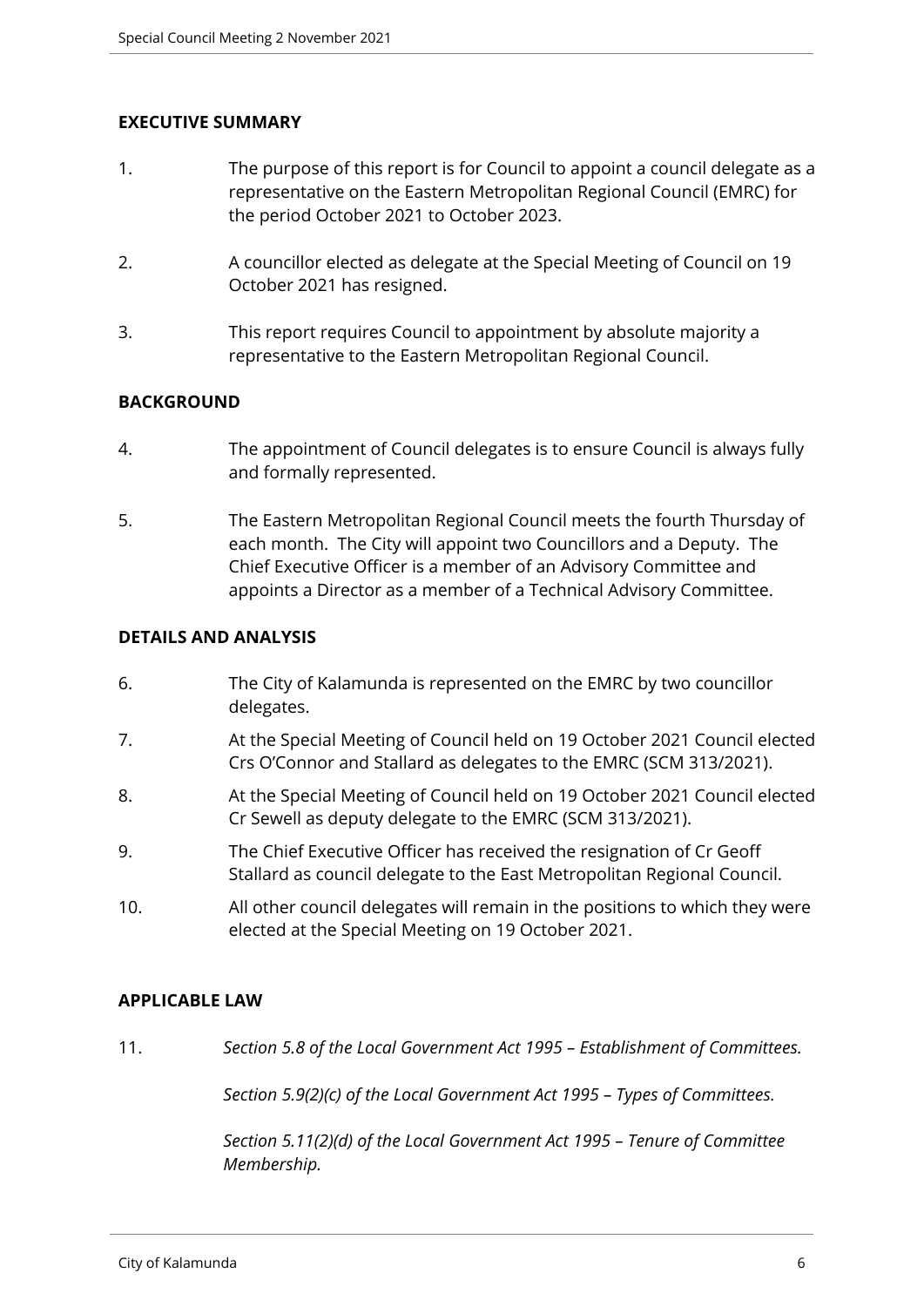#### **APPLICABLE POLICY**

12. Governance 13: Appointment of Community Members to Advisory Committees and Reference Groups

#### **STAKEHOLDER ENGAGEMENT**

13. N/A

#### **FINANCIAL CONSIDERATIONS**

14. Nil.

#### **SUSTAINABILITY**

15. Nil.

#### **RISK MANAGEMENT**

16. **Risk**: Council does not appoint delegates to Regional Committees. **Likelihood Consequence Rating** Unlikely | Significant | High **Action/Strategy** Ensure Council recognises the value-added benefit Advisory Committees bring to Council decision making.

#### **CONCLUSION**

17. N/A

The Presiding Member called for nominations for the position. Cr Thomas nominated for the position.

As there were no further nominations Cr Thomas was declared elected.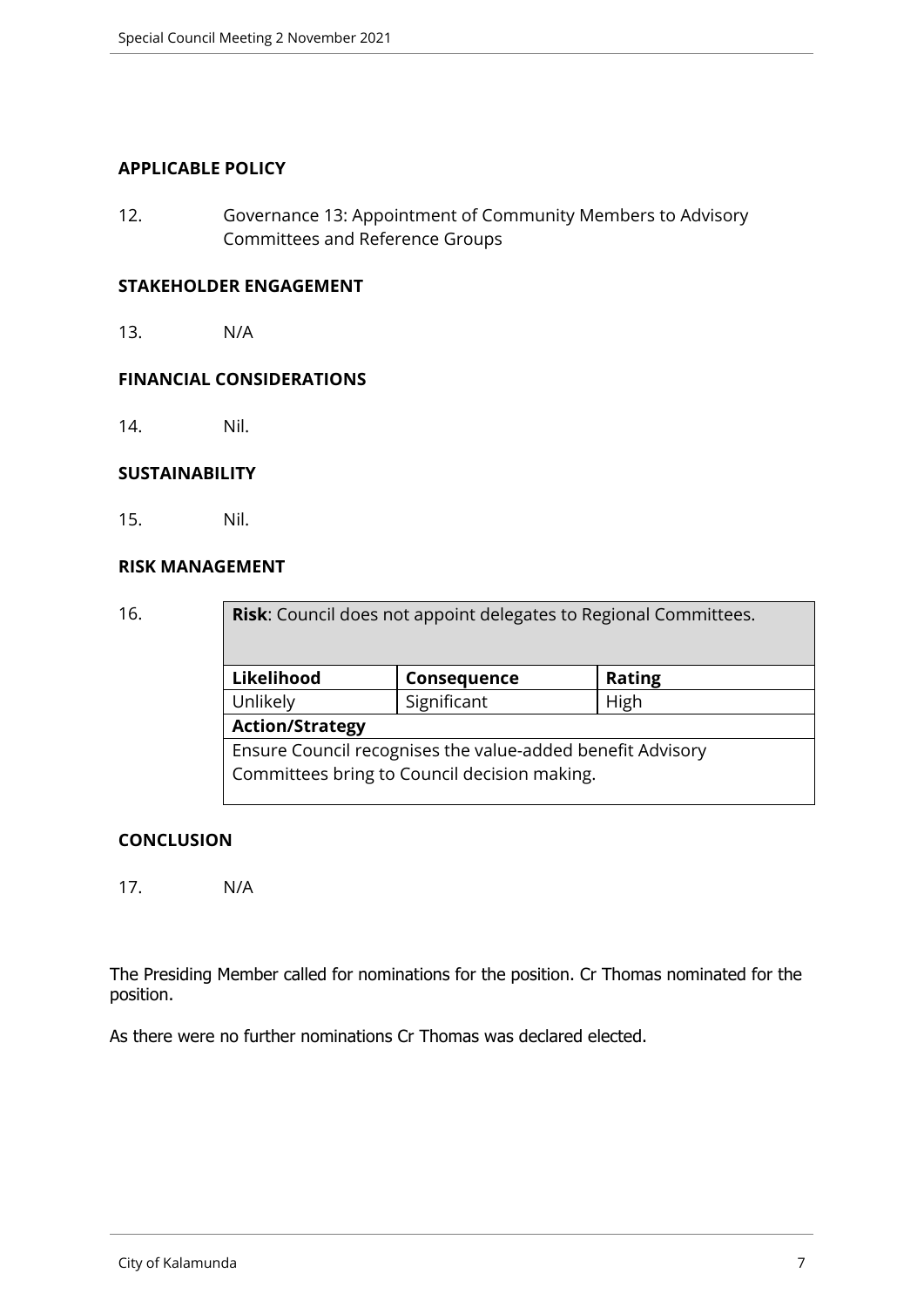# **Voting Requirements: Absolute Majority**

# RESOLVED 316/2021

That Council:

| $\mathbf{1}$ . | ACCEPT the resignation of Cr Geoff Stallard as a as a delegate to Eastern<br>Metropolitan Regional Council. |
|----------------|-------------------------------------------------------------------------------------------------------------|
| 2.             | APPOINT Cr Margaret Thomas as a delegate to Eastern Metropolitan<br>Regional Council.                       |
| Moved:         | <b>Cr Sue Bilich</b>                                                                                        |
| Seconded:      | <b>Cr Brooke O'Donnell</b>                                                                                  |
| Vote:          | <b>CARRIED UNANIMOUSLY/ABSOLUTE MAJORITY (11/0)</b>                                                         |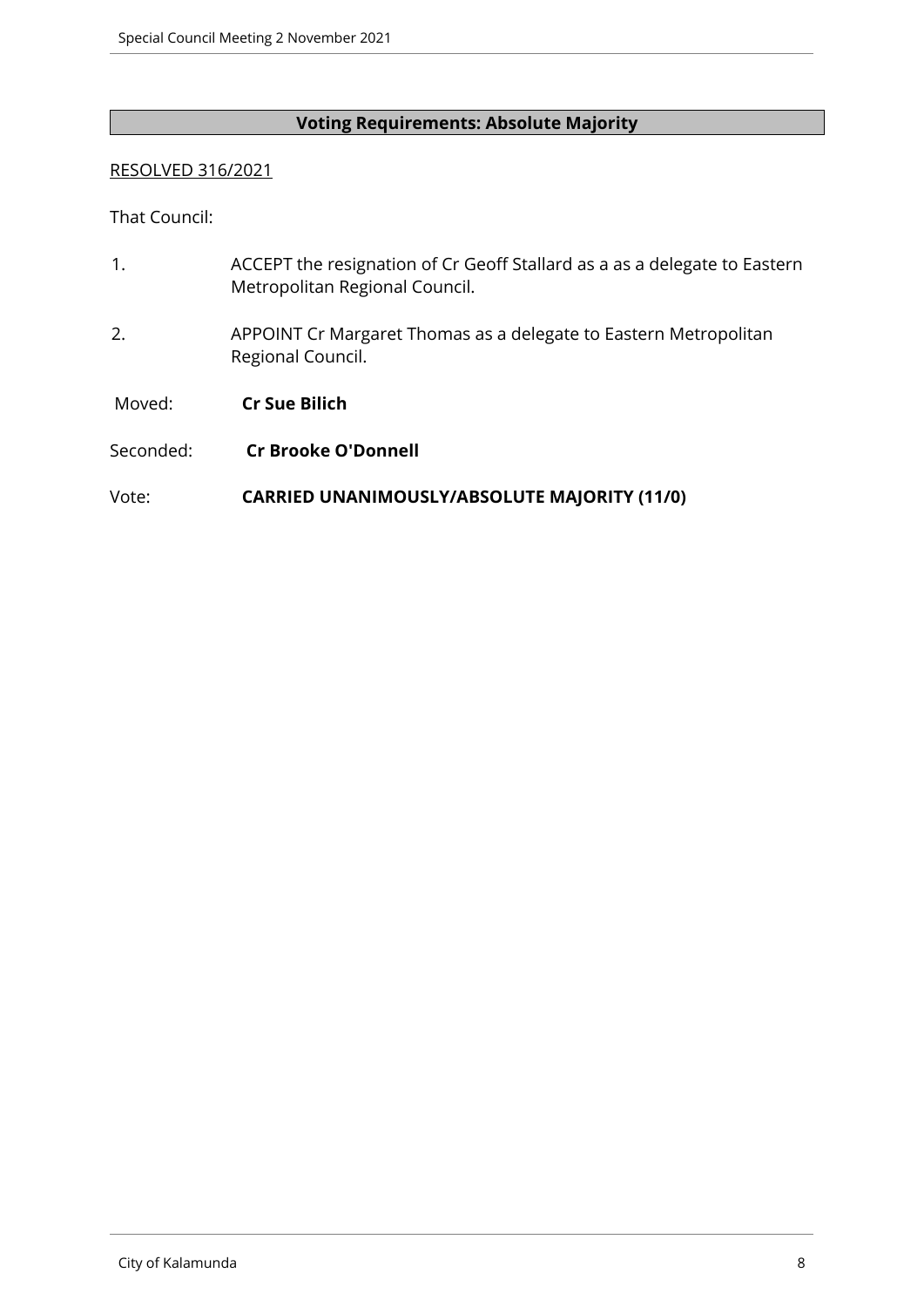# <span id="page-8-0"></span>**8.1.2. Appointment of Councillor to Western Australian Local Government Association - East Metropolitan Zone 2021/2023**

*Declaration of financial / conflict of interests to be recorded prior to dealing with each item.*

| Previous             | SCM 314/2021      |  |
|----------------------|-------------------|--|
| ltems                |                   |  |
| Directorate          | Office of the CEO |  |
| <b>Business Unit</b> | Governance        |  |
| File Reference       |                   |  |
| Applicant            |                   |  |
| Owner                |                   |  |
|                      |                   |  |

Attachments Nil

# **TYPE OF REPORT**

|   | Advocacy    | When Council is advocating on behalf of the community to<br>another level of government/body/agency                                                                                                                                                                                                                                                                                                                                |
|---|-------------|------------------------------------------------------------------------------------------------------------------------------------------------------------------------------------------------------------------------------------------------------------------------------------------------------------------------------------------------------------------------------------------------------------------------------------|
| R | Executive   | When Council is undertaking its substantive role of direction<br>setting and oversight (eg accepting tenders, adopting plans<br>and budgets                                                                                                                                                                                                                                                                                        |
|   | Information | For Council to note                                                                                                                                                                                                                                                                                                                                                                                                                |
|   | Legislative | Includes adopting Local Laws, Town Planning Schemes and<br>Policies. When Council determines a matter that directly<br>impacts a person's rights and interests where the principles of<br>natural justice apply. Examples include town planning<br>applications, building licences, other permits or licences<br>issued under other Legislation or matters that could be<br>subject to appeal to the State Administrative Tribunal |

#### **STRATEGIC PLANNING ALIGNMENT**

*Kalamunda Advancing Strategic Community Plan to 2031*

#### **Priority 4: Kalamunda Leads**

**Objective 4.1** - To provide leadership through transparent governance. **Strategy 4.1.1** - Provide good governance. *Strategy 4.1.2* - Build an effective and efficient service based organisation.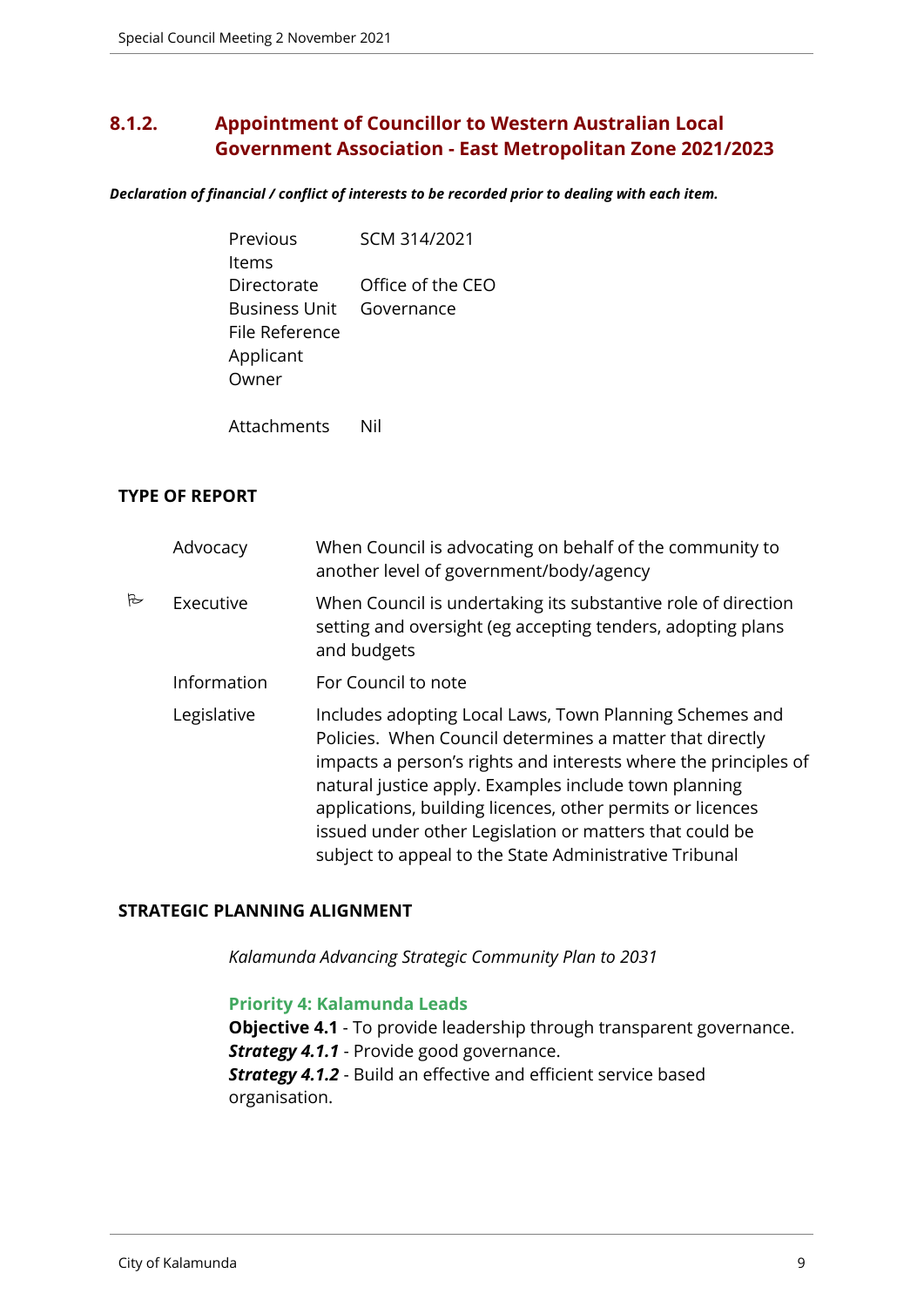# **EXECUTIVE SUMMARY**

- 1. The purpose of this report is for Council to appoint a council delegate as a representative on the Western Australian Local Government Association (WALGA) – East Metropolitan Zone Committee for the period October 2021 to October 2023.
- 2. A councillor elected as delegate at the Special Meeting of Council on 25 October 2021 has resigned.
- 3. This report requires Council to appointment by absolute majority a representative to the Western Australian Local Government Association (WALGA) – East Metropolitan Zone.

# **BACKGROUND**

- 4. The appointment of Council delegates is to ensure Council is always fully and formally represented.
- 5. The Zones is a group of geographically aligned Member Councils who are responsible for direct elections of State Councillors, providing input into policy formulation and providing advice on various matters.

# **DETAILS AND ANALYSIS**

- 6. The City of Kalamunda is represented on the WALGA East Metropolitan Zone by three councillor delegates.
- 7. At the Special Meeting of Council held on 25 October 2021 Council elected Crs Miskiewicz, O'Connor and O'Donnell as delegates to the WALGA East Metropolitan Zone Committee (SCM 314/2021).
- 8. At the Special Meeting of Council held on 25 October 2021 Council elected Cr Sewell as deputy delegate to the WALGA East Metropolitan Zone Committee (SCM 314/2021).
- 9. The Chief Executive Officer has received the resignation of Cr Dylan O'Connor as council delegate to the WALGA East Metropolitan Zone Committee.
- 10. All other council delegates will remain in the positions to which they were elected at the Special Meeting on 25 October 2021.

# **APPLICABLE LAW**

11. *Section 5.8 of the Local Government Act 1995 – Establishment of Committees.*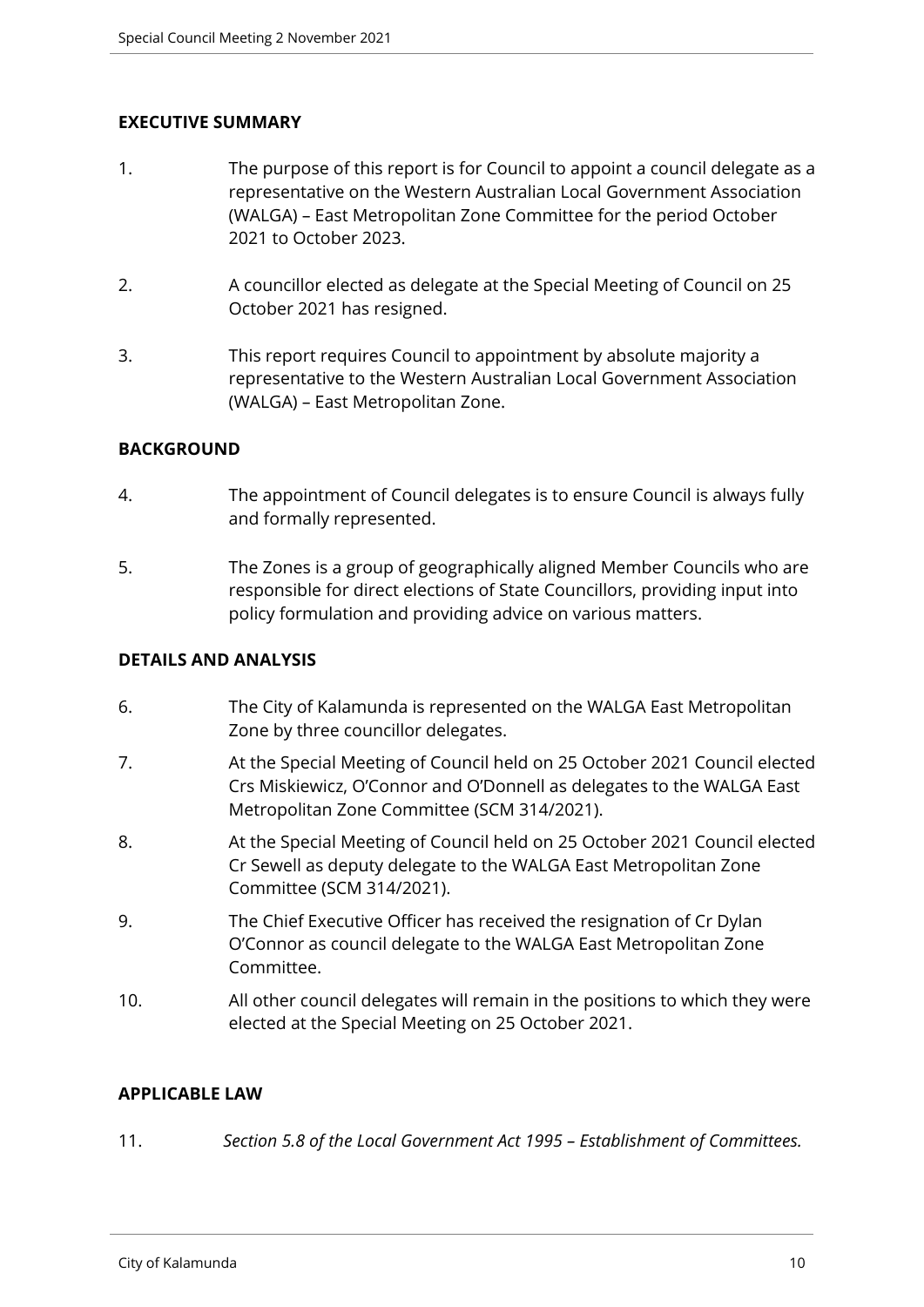*Section 5.9(2)(c) of the Local Government Act 1995 – Types of Committees.*

*Section 5.11(2)(d) of the Local Government Act 1995 – Tenure of Committee Membership.*

#### **APPLICABLE POLICY**

12. Governance 13: Appointment of Community Members to Advisory Committees and Reference Groups

#### **STAKEHOLDER ENGAGEMENT**

13. N/A

#### **FINANCIAL CONSIDERATIONS**

14. Nil.

#### **SUSTAINABILITY**

15. Nil.

#### **RISK MANAGEMENT**

| 16. | <b>Risk:</b> Council does not appoint delegates to Regional Committees. |             |               |  |
|-----|-------------------------------------------------------------------------|-------------|---------------|--|
|     | Likelihood                                                              | Consequence | <b>Rating</b> |  |
|     | Unlikely                                                                | Significant | High          |  |
|     | <b>Action/Strategy</b>                                                  |             |               |  |
|     | Ensure Council recognises the value-added benefit Advisory              |             |               |  |
|     | Committees bring to Council decision making.                            |             |               |  |

#### **CONCLUSION**

17. N/A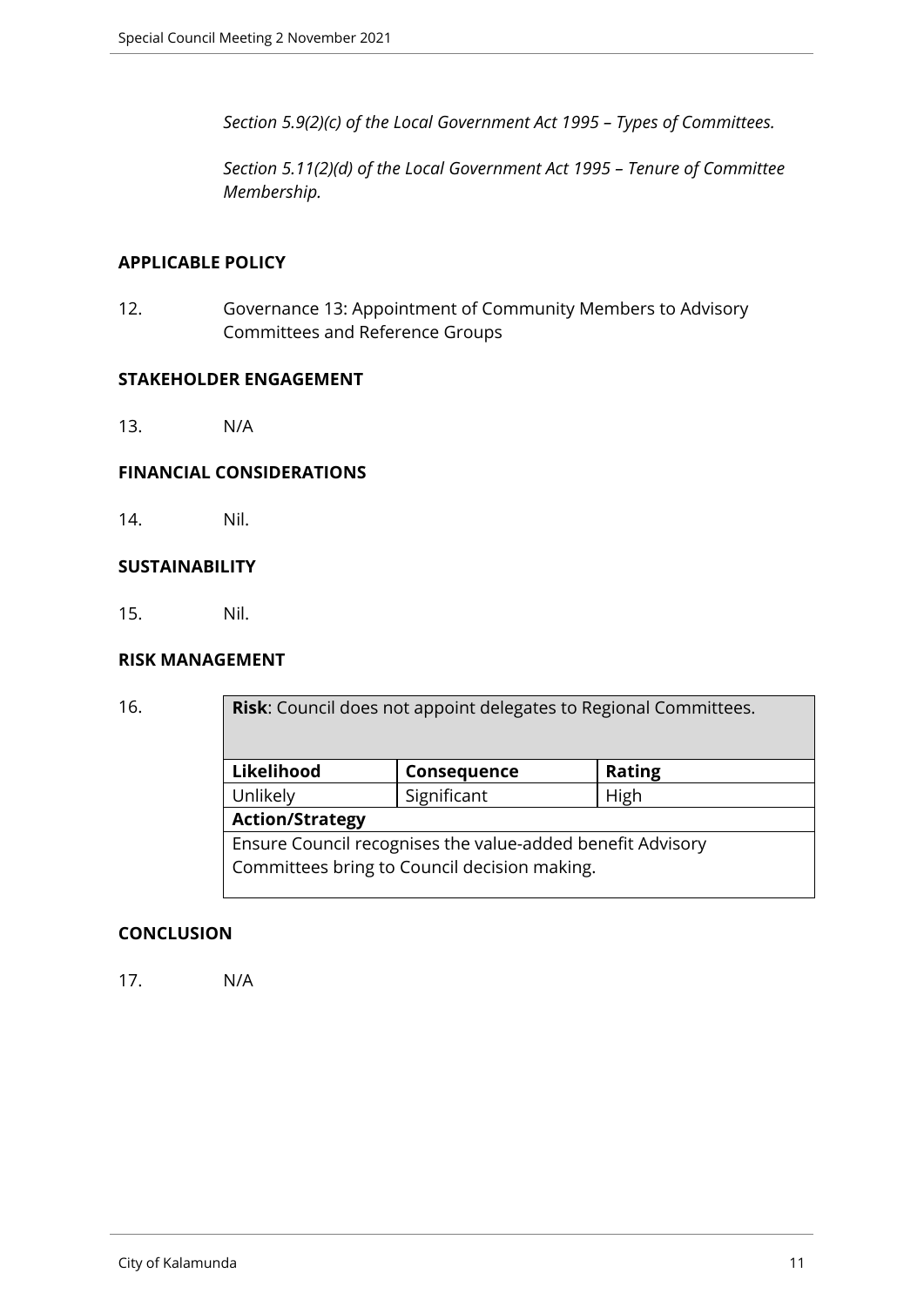The Presiding Member called for nominations for the position. Cr Bilich and Cr Giardina nominated themselves for the position.

A secret ballot vote was conducted.

Cr Bilich received 6 votes and Cr Giardina received 5 votes. Cr Bilich was declared as elected.

#### **Voting Requirements: Absolute Majority**

#### RESOLVED 317/2021

#### That Council

- 1. ACCEPT the resignation of Cr Dylan O'Connor from the Western Australian Local Government Association – East Metropolitan Zone Committee.
- 2. APPOINT Cr Sue Bilich as a delegate to Western Australian Local Government Association – East Metropolitan Zone Committee

Moved: **Cr Brooke O'Donnell**

Seconded: **Cr Janelle Sewell**

Vote: **CARRIED UNANIMOUSLY/ABSOLUTE MAJORITY (11/0)**